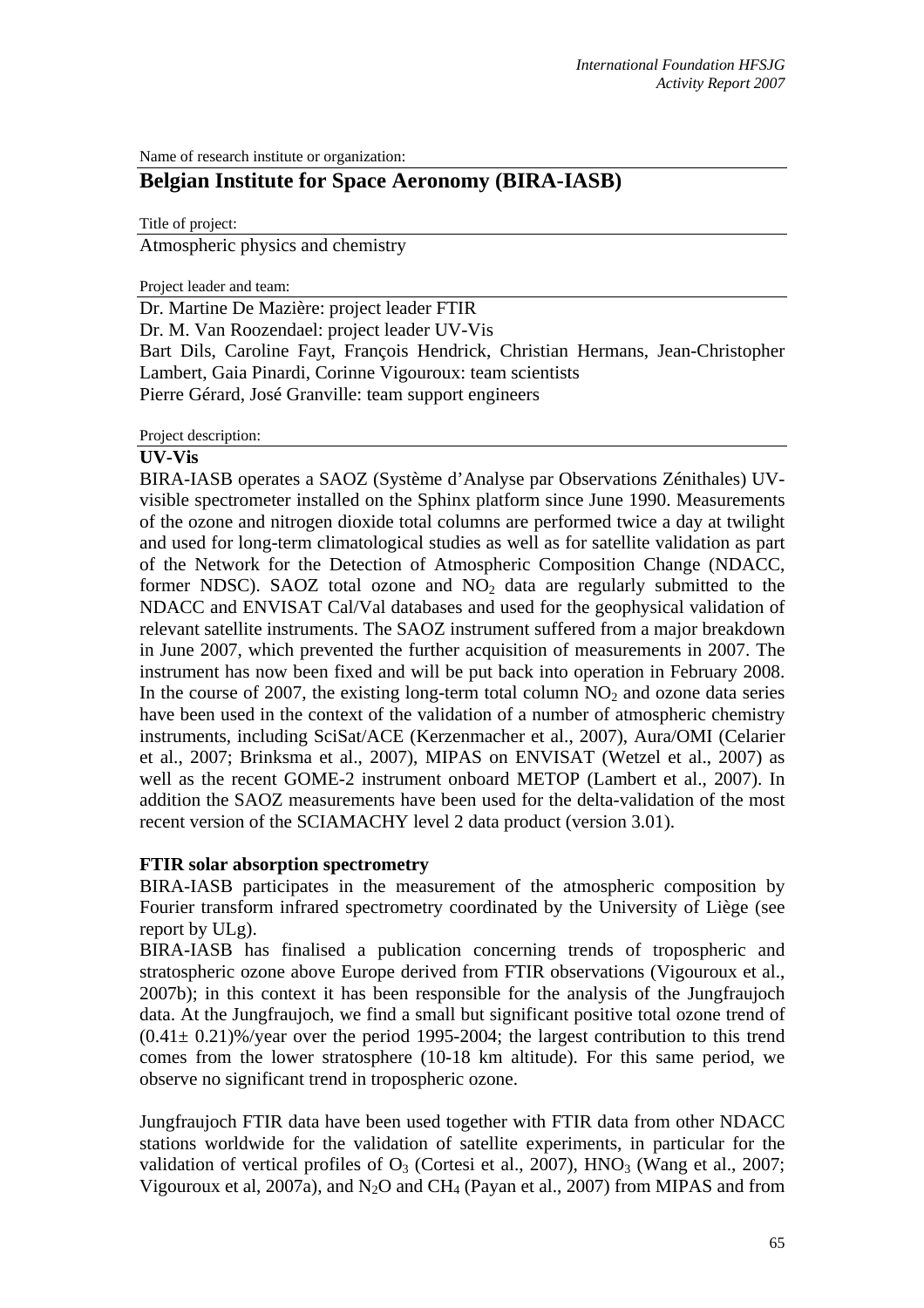ACE. For the latter, BIRA-IASB has coordinated the validation of the  $CH<sub>4</sub>$  vertical profiles (De Mazière et al., 2007).

The concentration of CO at Jungfraujoch is measured on a continuous basis at the surface by in-situ observations, with a non-dispersive infrared detection method. It is also observed regularly by FTIR remote-sensing methods in the boundary layer. In 2006, we have initiated comparisons between both data sets, and their interpretation using trajectory modelling, in collaboration with colleagues from the University of Liège and EMPA in Switzerland. This work has continued in 2007. In particular, we have detected some events with large differences in the CO concentrations observed by both techniques, that we have been able to explain via transport processes. We have also detected a difference in the long-term trends between both data sets, for which the explanation is still under investigation. This work should be published in 2008.

BIRA-IASB also coordinates the Belgian AGACC project that aims – among others at an advanced exploitation of the ground-based FTIR and MAXDOAS measurements at the Jungfraujoch. University of Liège is responsible for the FTIR measurements, BIRA-IASB for the MAXDOAS measurements. A preparatory campaign for the measurement of H2CO by (simultaneous) FTIR and MAXDOAS observations has been performed at Uccle in the second half of 2006. The data have been analysed in 2007: a good agreement between the MAXDOAS and FTIR data has been demonstrated. The strategy developed for the FTIR and MAXDOAS data analysis of H2CO at Uccle has also been applied successfully to data at the Ile de La Reunion (21°S, 55°E), and will be further explored at the Jungfraujoch in 2008. A publication in this respect is in preparation.

## Key words

atmospheric composition, long-term monitoring, optical remote sensing, vertical inversion methods, satellite validation

### Internet databases

- $\triangleright$  The data are archived in the NDACC database (http://www.ndacc.org/), in the NADIR/NILU database (http://www.nilu.no/nadir/).
- ¾ Data processed for ENVISAT validation purposes are also submitted to the ENVISAT CAL/VAL database (http://nadir.nilu.no/calval).
- ¾ Revised FTIR vertical profile data have been submitted to NADIR/NILU in a dedicated database for UFTIR (see http://www.nilu.no/uftir). They will be copied to the NDACC database as soon as this one is upgraded to accept FTIR profile data.

Collaborating partners/networks:

- $\triangleright$  Collaborations with University of Liège and NDACC partners
- $\triangleright$  Collaboration with European FTIR teams and modelling teams in the frame of the EU projects GEOMon and HYMN;
- $\triangleright$  Collaboration with M. Chipperfield of Univ. Leeds.
- $\triangleright$  Both the UV-V is and FTIR observations contribute to the international Network for the Detection of Atmospheric Composition Changes (NDACC, or the former NDSC) .
- ¾ Collaboration with S. Reimann, B. Buchmann, D. Folini, D. Brunner and M. Steinbacher of EMPA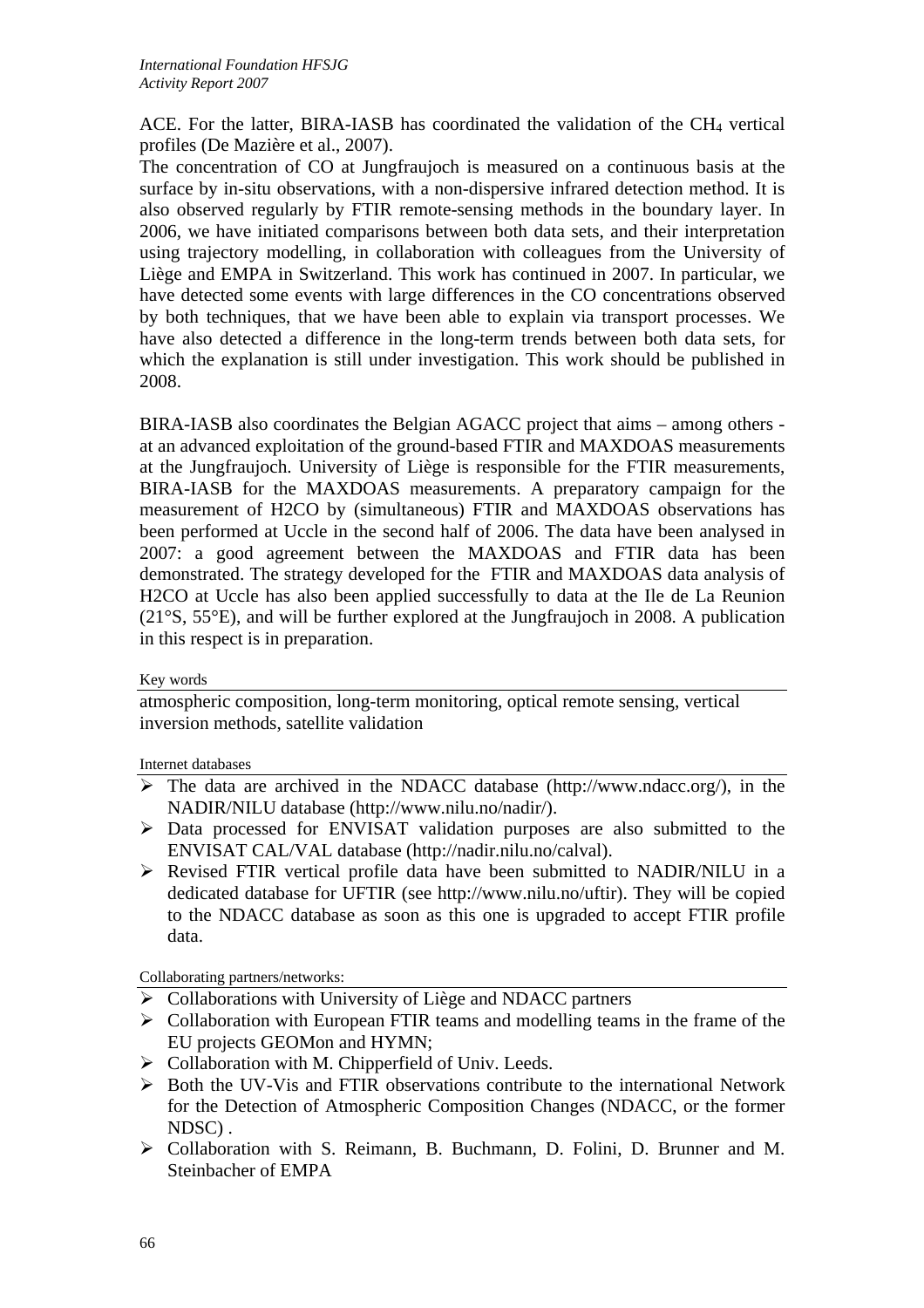- $\triangleright$  Collaborations with A. Prévot (PSI) and I. Bey (EPFL)
- ¾ Collaboration with the GOME, ENVISAT, ACE and MetOp satellite communities.

Scientific publications and public outreach 2007:

#### **Refereed journal articles**

Brinksma, E. J., G. Pinardi, R. Braak, H. Volten, A. Richter, A. Schoenhardt, M. E. J. an Roozendael, C. Fayt, C. Hermans, R. J. Dirksen, T. Vlemmix, A. J. C. Berkhout, D. P. J. Swart, H. Oetjen, F. Wittrock, T. Wagner, O. W. Ibrahim, G. de Leeuw, M. Moerman, R. L. Curier, E. A. Celarier, W. H. Knap, J. P. Veefkind, H. J. Eskes, M. Allaart, R. Rothe, A. J. M. Piters, and P. F. Levelt, The 2005 and 2006 DANDELIONS NO<sub>2</sub> and Aerosol Validation Campaigns, accepted for publication in *J. Geophys. Res.* (2007).

Cortesi, U., J.-C. Lambert, C. De Clercq, G. Bianchini, T. Blumenstock, A. Bracher, E. Castelli, V. Catoire, K. V. Chance, M. De Mazière, P. Demoulin, S. Godin-Beekmann, N. Jones, K. Jucks, C. Keim, T. Kerzenmacher, H. Kuellmann, J. Kuttipurrath, M. Iarlori, G. Y. Liu, Y. Liu, I. S. McDermid, Y. Meijer, F. Mencaraglia, S. Mikuteit, H. Oelhaf, C. Piccolo, M. Pirre, P. Raspollini, F. Ravegnani, W. J. Reburn, G. Redaelli, J. J. Remedios, H. Sembhi, D. Smale, T. Steck, A. Taddei, C. Varotsos, C. Vigouroux, A. Waterfall, G. Wetzel, and S. Wood, Geophysical validation of MIPAS-Envisat operational ozone data, Atmos. Chem. Phys., 7, 4807-4867, 2007

Celarier, E.A., E.J. Brinksma, J.F. Gleason, P.F. levelt, J.P. Veefkind, A. Cede, D. Ionov, F. Goutail, J-P. Pommereau, J-C. Lambert, M. Van Roozendael, G. Pinardi, and E.J. Bucsela, Overview of the Validation of Nitrogen Dioxyde Retrieved from the Ozone Monitoring Instrument, accepted for publication in J. Geophys. Res. (2007).

De Mazière, M., C. Vigouroux, P. Bernath, T. Blumenstock, C. Boone, V. Catoire, M. Coffey, P. Duchatelet, J. Hannigan, L. Harvey, N. Jones, E. Mahieu, G. Manney, C. Piccolo, C. Randall, C. Senten, K. Strong, J. Taylor, K. Walker, S. Wood, Validation of ACE v2.2 methane profiles from the upper troposphere to lower mesosphere, Atmos. Chem. Phys. Disc., Special Issue 'Validation Results for the Atmospheric Chemistry Experiment (ACE)', 7, 17975-18014, 2007.

Gardiner, T., A. Forbes, P. Woods, M. De Mazière, C. Vigouroux, E. Mahieu, P. Demoulin, V. Velazco, J. Notholt, T. Blumenstock, F. Hase, I. Kramer, R. Sussman, W. Stremme, J. Mellqvist, A. Strandberg, K. Ellingsen, and M. Gauss, Method for evaluating trends in greenhouse gases from ground-based remote FTIR measurements over Europe, Atmos. Chem. Phys. Discuss., 7, 15781-15803, 2007

Neefs, E., M. De Mazière, F. Scolas, C. Hermans and T. Hawat, BARCOS an automation and remote control system for atmospheric observations with a Bruker interferometer, Rev. Sc. Instrum., 78, 035109-1 to -8, 2007.

Payan, S., Camy-Peyret, C., Oelhaf, H., Wetzel, G., Maucher, G., Kleim, C., Pirre, M., Engel, A., Volk, M. C., Kuttippurath, J., Cortesi, U., Raspollini, P., Vigouroux, C., De Mazière, M., Piccolo, C., Payne, V., Bracher, A., Glatthor, N., Stiller, G., Grunow, K., and Butz, A.,Validation and data characteristics of methane and nitrous oxide profiles observed by MIPAS and processed with Version 4.61 algorithm, Atmos. Chem. Phys. Discuss., 7, 18043-18111, 2007.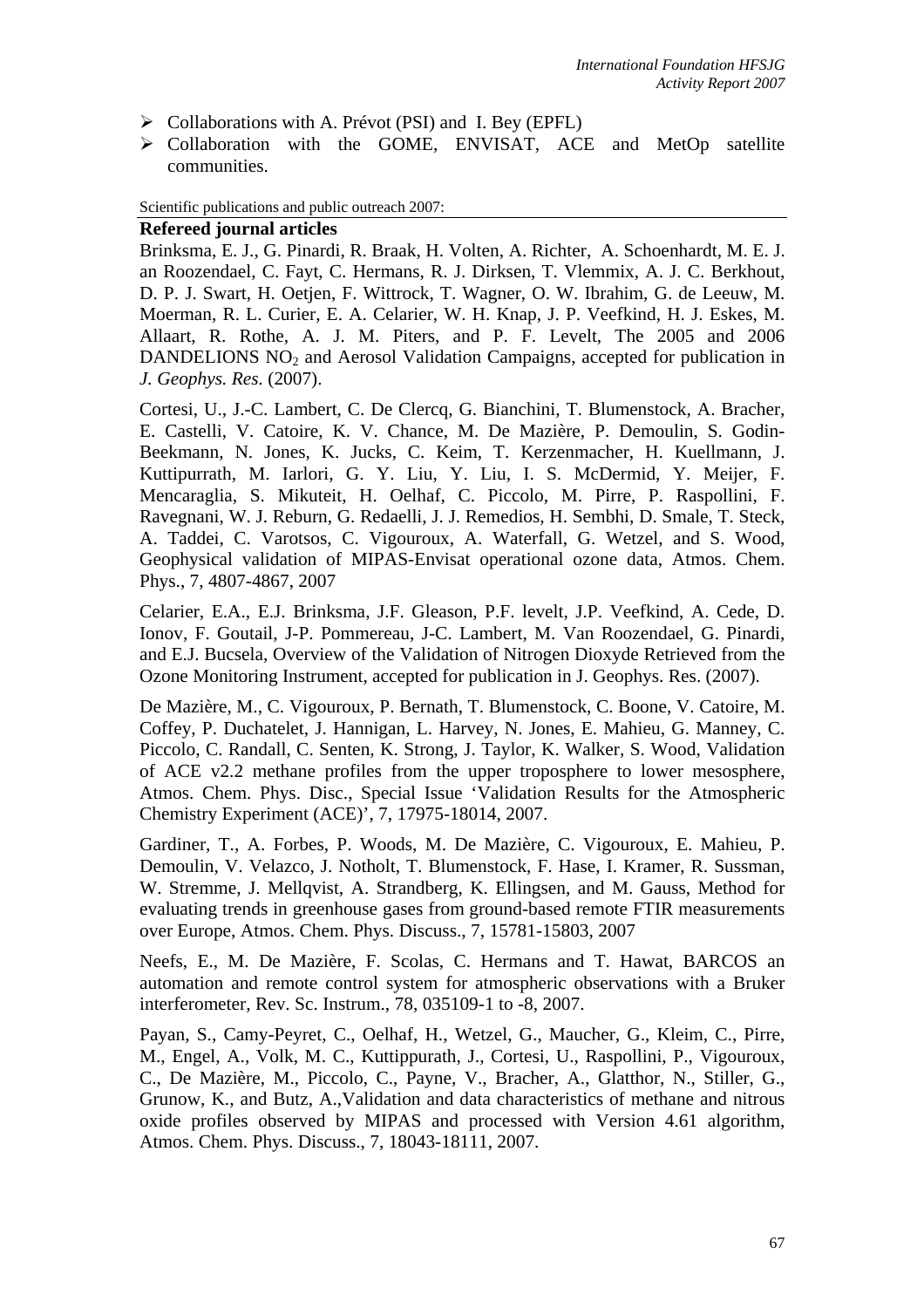Kerzenmacher, T., M. A. Wolff, K. Strong, E. Dupuy, K. A. Walker, L. K. Amekudzi, R. L. Batchelor, P. F. Bernath, G. Berthet, T. Blumenstock, C. D. Boone, K. Bramstedt, C. Brogniez, S. Brohede, J. P. Burrows, V. Catoire, J. Dodion, J. R. Drummond, D. G. Dufour, B. Funke, D. Fussen, F. Goutail, D. W. T. Griffith, C. S. Haley, F. Hendrick, M. Höpfner, N. Huret, N. Jones, J. Kar, I. Kramer, E. J. Liewellyn, M. López-Puertas, G. Manney, C. T. McElroy, C. A. McLinden, S. Melo, S. Mikuteit, D. Murtagh, F. Nichitiu, J. Notholt, C. Nowlan, C. Piccolo, J.-P. Pommereau, C. Randall, A. Richter, M. Schneider, O. Schrems, M. Silicani, G. P. Stiller, J. Taylor, C. Tétard, M. Toohey, F. Vanhellemont, T. Warneke, J. M. Zawodny, and J. Zou, Validation of  $NO<sub>2</sub>$  and NO from the Atmospheric Chemistry Experiment (ACE), submitted to Atmospheric Chemistry and Physic, 2007.

Vigouroux, C., M. De Mazière, Q. Errera, E. Mahieu, P. Duchatelet, S.Wood, D. Smale, S. Mikuteit, T. Blumenstock, F. Hase, and N. Jones, Comparisons between ground-based FTIR and MIPAS  $N_2O$  and HNO<sub>3</sub> profiles before and after assimilation in BASCOE, ACP 7, 377-396, 2007a.

Vigouroux, C., M. De Mazière, E. Mahieu, P. Demoulin, P. Duchatelet, F. Hase, T. Blumenstock, I. Kramer, J. Mellqvist, A. Strandberg, V. Velazco, J. Notholt, R. Sussmann, W. Stremme, A. Rockmann, T. Gardiner, M. Coleman, P. Woods, K. Ellingsen, M. Gauss, and I. Isaksen, Evaluation of O3 tropospheric and stratospheric trends over Western Europe from ground-based FTIR observations, submitted to ACPD, UFTIR Special Issue, 2007b.

Wang, D. Y., Höpfner, M., Blom, C. E., Ward, W. E., Fischer, H., Blumenstock, T., Hase, F., Keim, C., Liu, G. Y., Mikuteit, S., Oelhaf, H., Wetzel, G., Cortesi, U., Mencaraglia, F., Bianchini, G., Redaelli, G., Pirre, M., Catoire, V., Huret, N., Vigouroux, C., De Mazière, M., Mahieu, E., Demoulin, P., Wood, S., Smale, D., Jones, N., Nakajima, H., Sugita, T., Urban, J., Murtagh, D., Boone, C. D., Bernath, P. F., Walker, K. A., Kuttippurath, J., Kleinböhl, A., Toon, G., and Piccolo, C., Validation of MIPAS HNO<sub>3</sub> operational data, Atmos. Chem. Phys., 7, 4905-4934, 2007.

Wetzel, G., A. Bracher, B. Funke, F. Goutail, F. Hendrick, J.-C. Lambert, S. Mikuteit, C. Piccolo, M. Pirre, A. Bazureau, C. Belotti, T. Blumenstock, M. De Mazière, N. Huret, D. Ionov, M. López-Puertas, G. Maucher, H. Oelhaf, M. Sinnhuber, G. Stiller, M. Van Roozendael, and G. Zhang, Validation of MIPAS-ENVISAT version 4.61 NO2 data, Atmos. Chem. Phys., 7, 3261-3284, 2007.

## **Data books and reports**

Lambert, J.-C., I. De Smedt, J. Granville, and P. Valks, Initial validation of GOME-2 nitrogen dioxide columns (GDP 4.2 OTO/NO2 and NTO/NO2): March – June 2007, TN-IASB-GOME2-O3MSAF-NO2-01, O3MSAF Technical Report, EUMETSAT, 22 October 2007.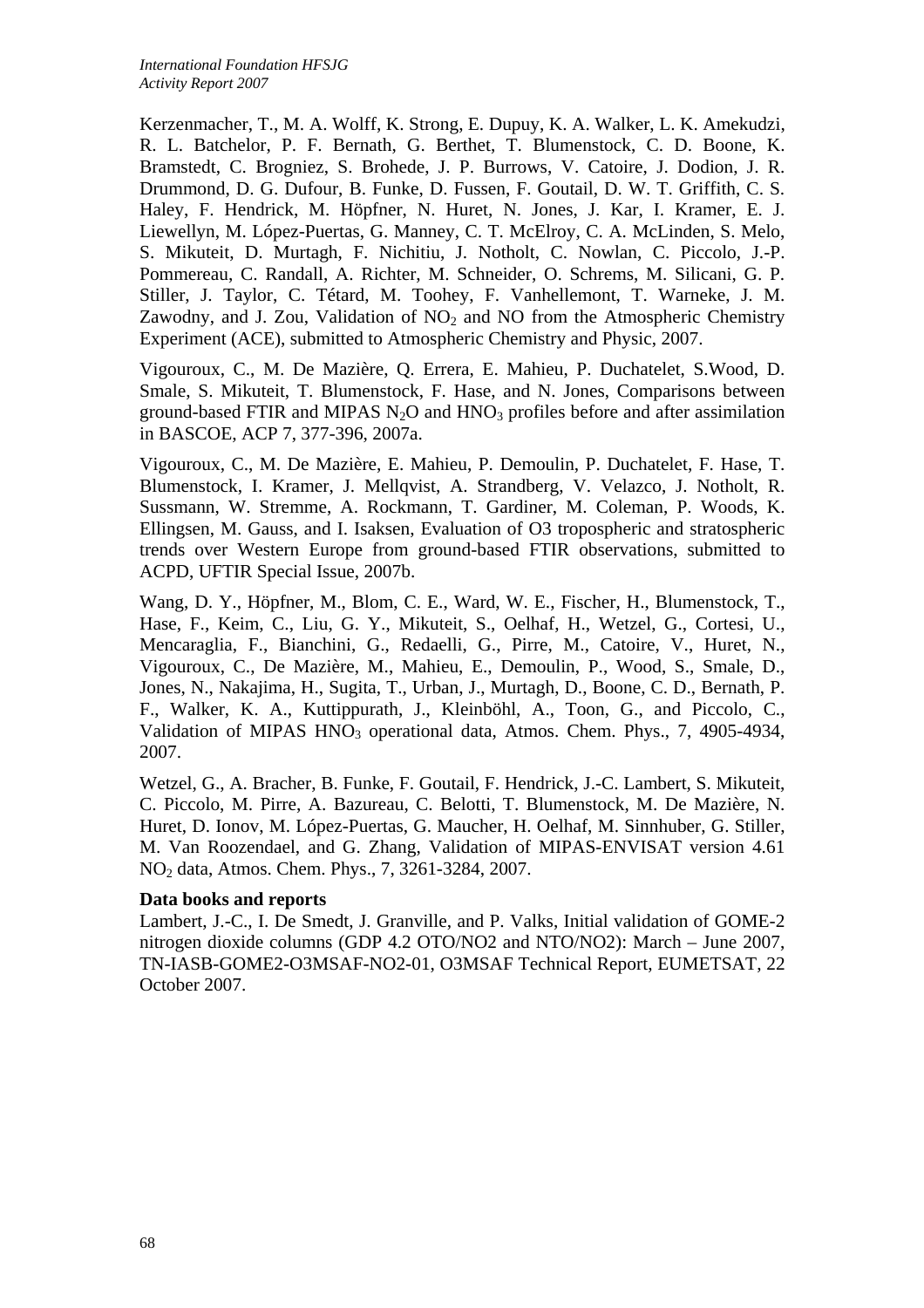Address:

Belgian Institute for Space Aeronomy Ringlaan 3 B-1180 Brussels Belgium

Contacts:

Martine De Mazière Tel. +32 2 373 03 63 Fax: +32-2-374 84 23 e-mail: martine@oma.be

Michel Van Roozendael Tel. +32 2 373 04 16 Fax: +32-2-374 84 23 e-mail: michelv@oma.be

URL:

http://www.oma.be/BIRA-IASB/ http://www.oma.be/AGACC/Home.html http://www.nilu.no/uftir